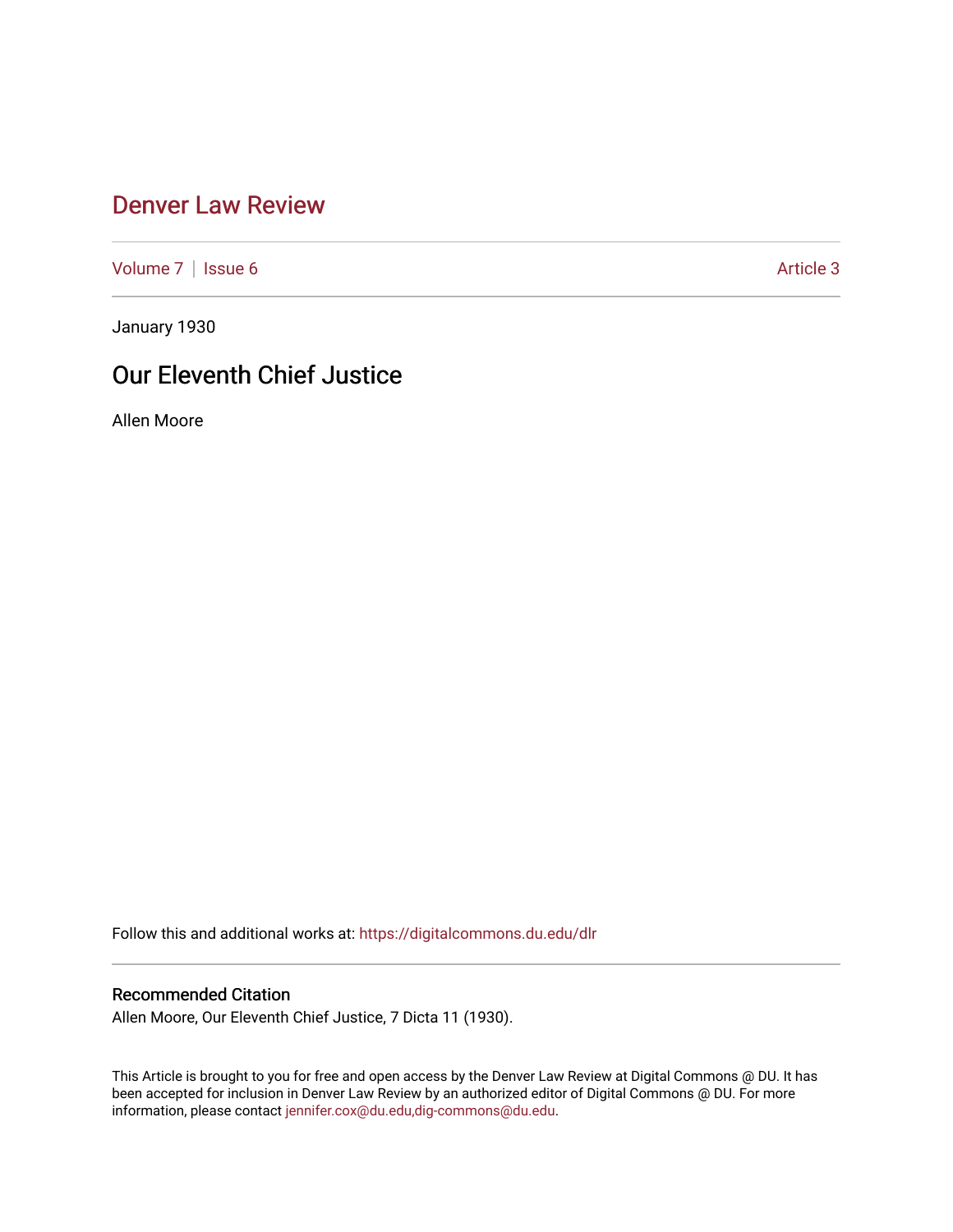### OUR **ELEVENTH** CHIEF **JUSTICE**

*By Allen Moore of the Denver Bar*

WHEN the news of the resignation of Chief Justice William Howard Taft was announced to the public on February 3, 1930, because of the serious illness which later resulted in his death on March 8th, there came with startling suddenness the news that President Hoover had forwarded to the Senate, within four hours, the appointment of Charles Evans Hughes to fill the vacancy thus created, but since it met with country-wide acclamation no one thought that it would meet with any particular objection in the Senate. Seldom has a President acted upon so grave an appointment with such speed. Thereupon, the appointment was referred to the Judiciary Committee of the Senate and on February 10th that committee, through Senator Norris, its Chairman, favorably reported the nomination and Senator Watson asked for unanimous consent for its immediate consideration. Objections were made by Mr. Blease of South Carolina, and thereupon followed on four successive days a fight on Mr. Hughes' confirmation which gained great momentum and attracted the attention of the whole country and has been referred to variously, as "The Hughes Rebellion" and "The Fight on the Supreme Court". Stainless in his personal reputation, distinguished for intellectual stature, with a fine record for public service and a world-wide eminence as a statesman and jurist, he was formidably challenged by Senator after Senator as lacking the supreme qualification of judicial impartiality, as being, on the contrary, the outstanding representative of legal, economic and social reaction and as the foremost champion of property rights *versus* human rights and as lacking in sensibility in accepting appointment to the Court from which he had once seen fit to resign to become a candidate for the Presidency. The newspapers and periodicals throughout the country became interested in the confirmation fight and the echoes of it will be long in fading away.

Editorial comment in opposition to the Hughes appointment in the Senate called attention to the fact of the changing character of the cases and controversies coming before the Supreme Court for consideration. It was pointed out that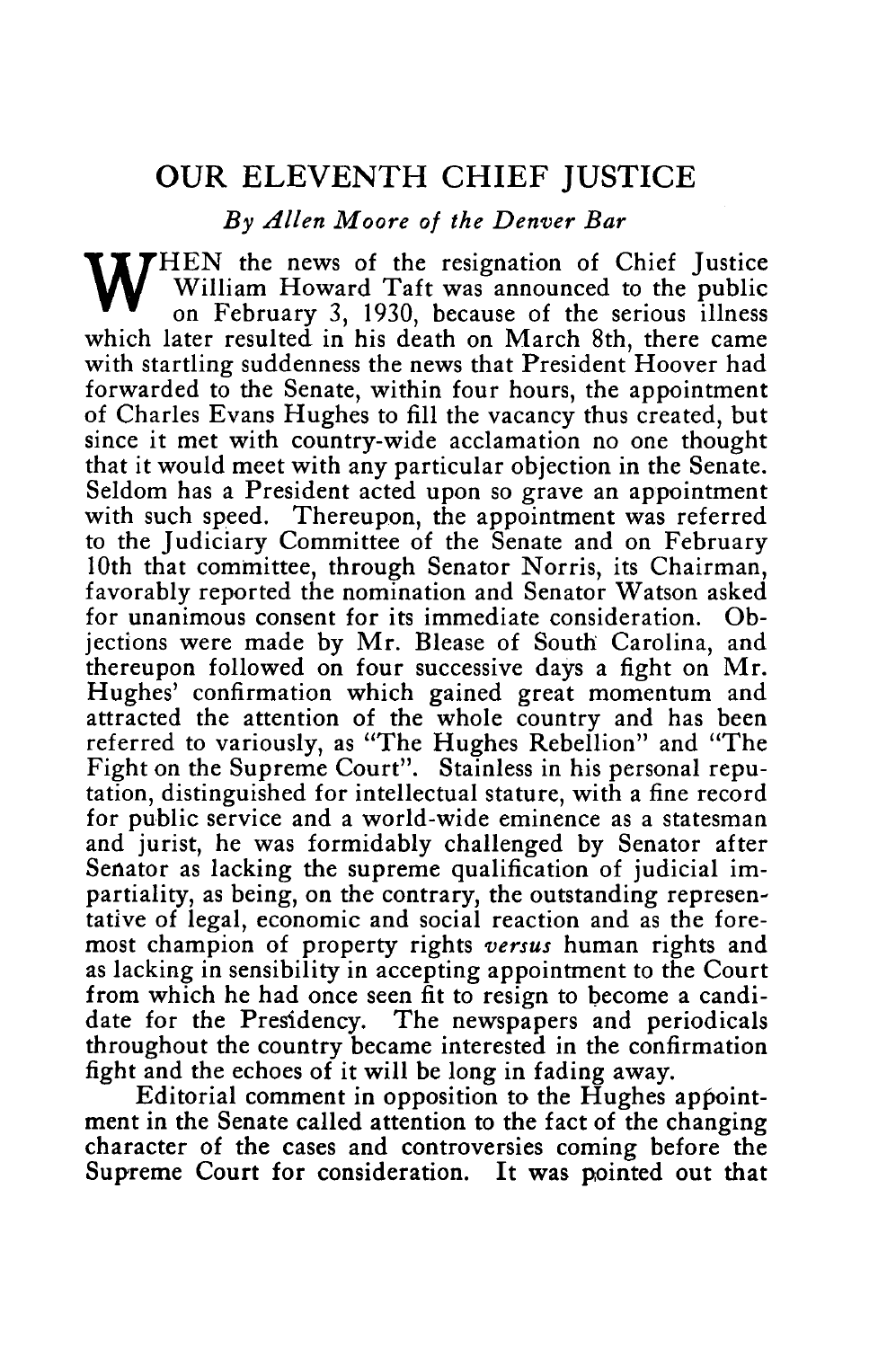whereas, aside from the major cases broadly interpretative of the Constitution, the mass of the cases in its early history were of minor importance, that **by 1925** nearly half of the cases concerned the control of economic enterprise, taxation, adjustment among the states, anti-trust cases and cases arising under the commerce and due process clauses of the Constitution and under the 14th Amendment. In that year, **1925,** an Act was passed amending the Judicial Code and defining the jurisdiction of the Circuit Court of Appeals and of the Supreme Court (Act of February **13, 1925)** which relieved the Supreme Court of ordinary common law and statutory cases altogether and confined its province exclusively to relationships among the various governmental units of our federal system and the relationship between the individual and the State or National Government. Its function is now mainly that of interpreting the Constitution. The Court is more and more considering the meaning in particular controversies of words such as "life," "liberty," "property," "regulate commerce **...** among the several states," "privilege and immunities of citizens," "due process of law," and "equal protection of the law." More and more the Supreme Court is becoming a supreme policy-making body, a Curia Regis, as it were, which differs from our other branches of government chiefly in that its nine members hold their appointive positions for life and are, therefore, not responsible directly to public opinion.

Appointments to the Supreme Court, **by** reason of these changes, are of increasing and transcendental importance and the responsibility of the President is consequently all the more grave.

It is urged **by** the more liberally minded that the Court has shown a distinct bias in judgment on contentious social and economic questions, a bias from which its own minority, consisting largely of the same Justices in each case, viz., Holmes, Brandeis and Stone, has consistently dissented. The two groups in the Supreme Court represent more fundamentally divergent social philosophies and attitudes of mind, conservative and liberal, than do the two major political parties in Congress.

Through a line of decisions growing ever more severe,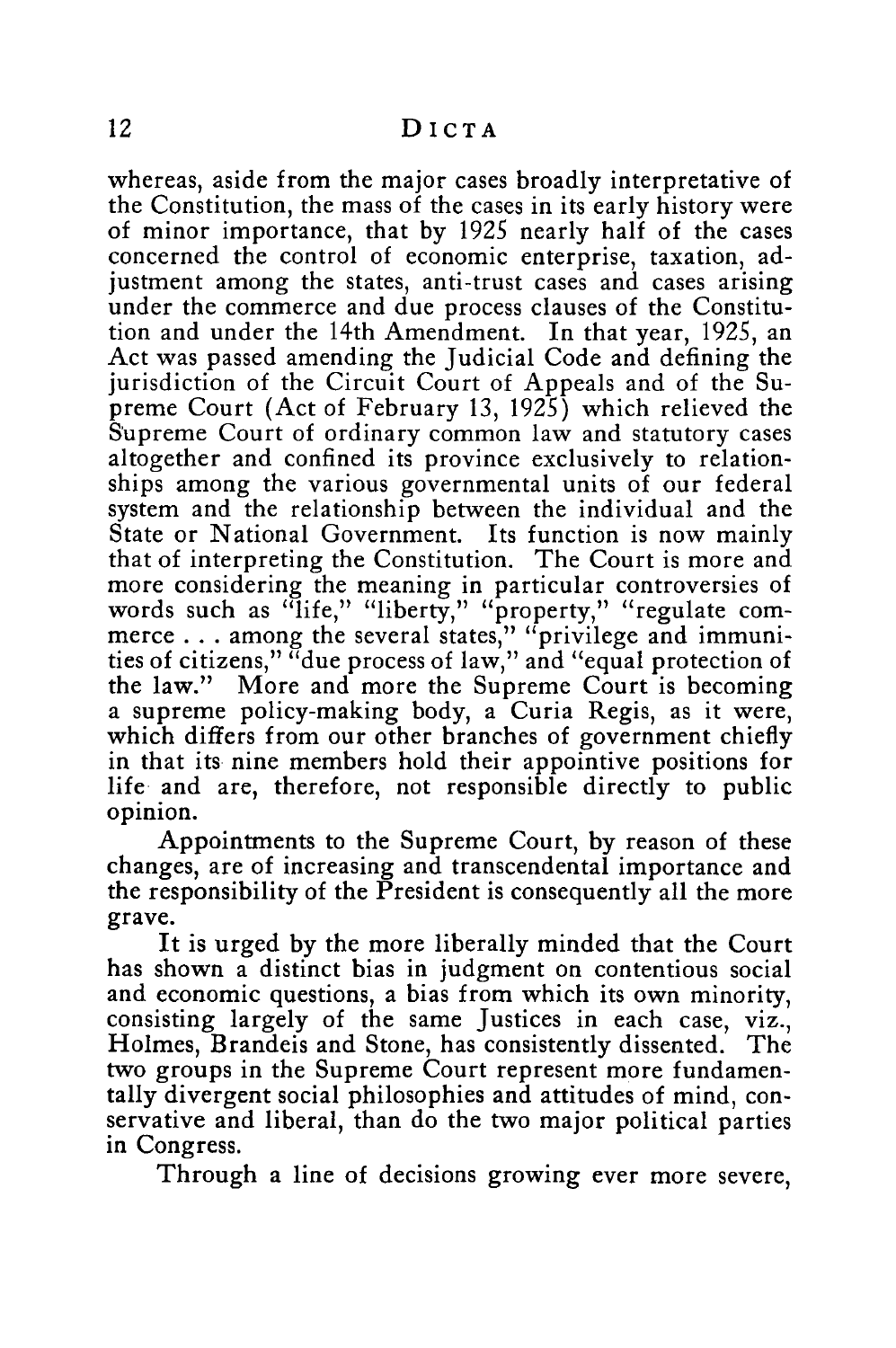it is submitted, the majority of the Supreme Court has limited the ability of organized labor not merely to exert its influence, but to protect its very existence. In the *Hitchman Case, Hitchman Coal, etc., Co. v. Mitchell, 245* U. S. 229, it validated the "yellow dog contract" in a way which made illegal the attempt to organize workers who have been forced, as a condition of employment, to sign away their rights to join a Union. In *Truax v. Corrigan, 257* U. S. 312, it declared that a state could not pass a valid law prohibiting the use of the injunction in labor disputes. It has, in the *Duplex Printing* and the *Bedford Stone Cutters* cases, *Duplex Printing Press Co. v. Deering, 254* U. **S.** 443, *Bedford Cut Stone Co. v. Journeymen Stone Cutters Association,* 274 U. S. 677, denied the right of Unions to refuse to work on materials made by non-union labor, if these materials were shipped in interstate commerce. It has denied the right of Congress to pass child-labor laws, *Hammer v. Dagenhart,* 247 U. **S.** 251, *Bailey v. Drexel Furniture Co., 259* U. **S.** 20, and of the states to enforce mandatory minimum wage laws, *Adkins v. Childrens Hospital,* 261 U. **S.** 525. At the same time it has enlarged the scope of organized capital by applying the "rule of reason" in numerous anti-trust cases.

It is also urged by adherents of these views of the activities of the Court that it has denied the right of the public to regulate public utilities by numerous specific rulings and has continually enforced higher valuations; that it substituted its own judgment for that of the expert Interstate Commerce Commission in the *O'Fallon Case, St. Louis & O'Fallon Ry. Co. v. United States,* 49 Sup. Ct. 385, and by its decision in the case of *United Railway and Electrical Company v. West, et al,* decided January 6, 1930, it has required the citizens of Baltimore to pay tramway car fares sufficient to return 8 per cent on a valuation based upon present cost of reproduction and has included in the assets of the Company its franchise to operate at a valuation of \$5,000,000.00. All of these tendencies are cited as examples of the changing economics of the Supreme Court.

If these tendencies are correctly interpreted there should be a scrupulous examination of nominees to the Court and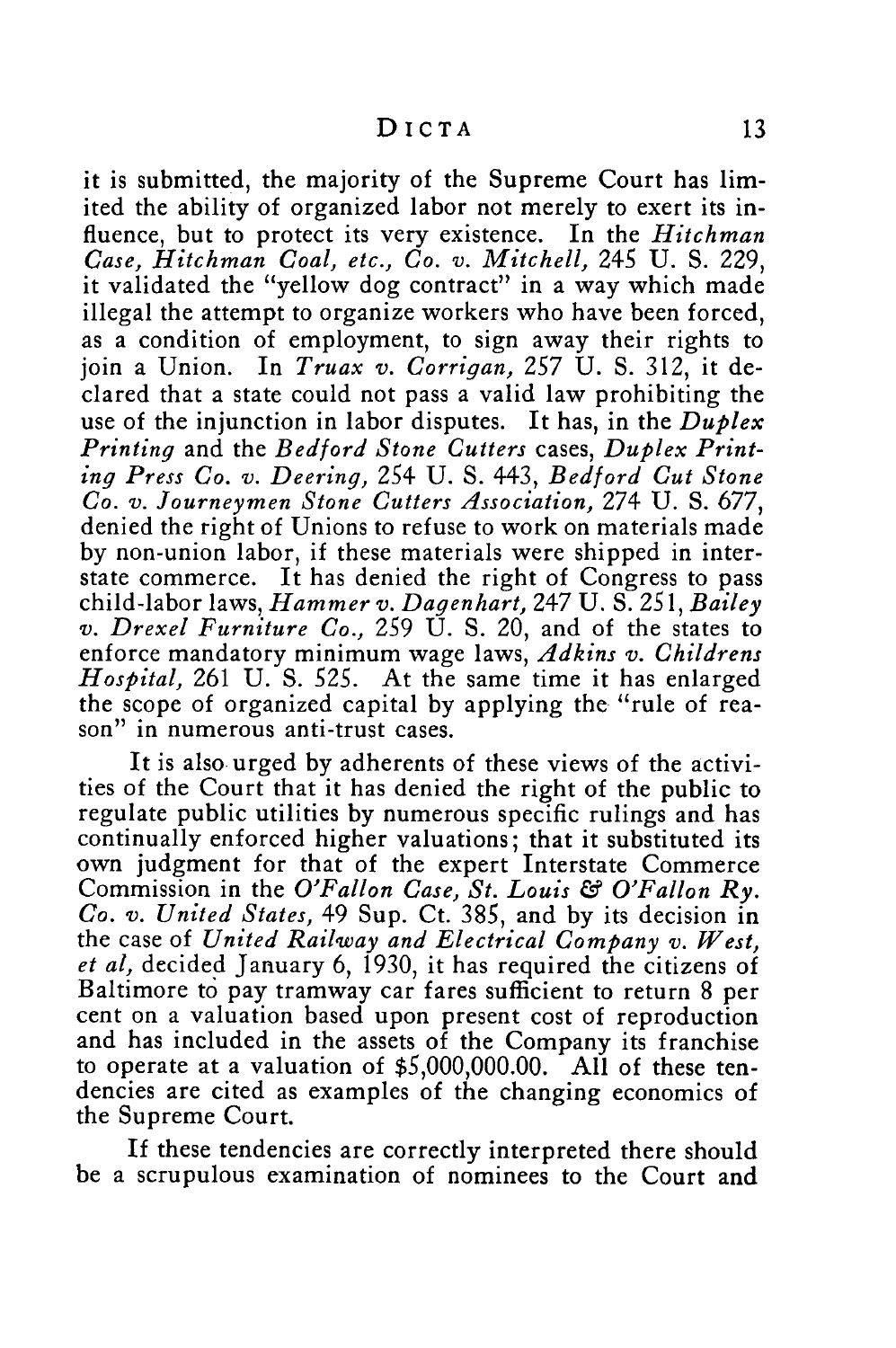#### DICTA

constant and unrelenting criticism of its decisions, rather than considering it a sacrosanct retreat of abstract justice.

Below a brief account will be given of the debate which took place in the Senate prior to Mr. Hughes confirmation **by** that body on February **13, 1930,** and his induction into office February 24, **1930.** As stated above, objection was made to unanimous consent for the immediate consideration of the nomination when it was reported to the Senate, **by** the Judiciary Committee Chairman, Mr. Norris, on February 10th. Mr. Norris then made a preliminary address concerning the nomination although it was not before that body at that time. He objected to Mr. Hughes' confirmation at that time principally on two grounds. First, that Mr. Hughes had resigned from the Supreme Court to become a candidate for the Presidency of the United States; that he had left that high judicial tribunal to enter the arena of partisan political debate and after his ambitions in the political field had failed of realization he should not be reappointed to the Supreme Court and particularly not be promoted to the position of Chief Justice. Second, that we had reached a time in our history when the power and influence of monopoly and organized wealth are reaching into every governmental activity; that combinations and mergers are of every-day occurrence, extending to every line of business and commercial enterprise, there never having been a time in the history of our country when combined wealth has wielded as great an influence in the commercial and political world as is being wielded at the present time; that no man in public life so exemplifies the influence of powerful combinations in the political and financial world as does Mr. Hughes; that almost invariably he has represented corporations of. almost untold wealth; that because of the supposed influence which he might exert upon the Supreme Court, he was enabled to charge almost unlimited fees for his services; that during his active practice, he has been associated with men of immense wealth and lived in an atmosphere of luxury which can only come from immense fortunes and great combinations and that therefore his viewpoint is clouded and his decisions would be all in favor of big business. **All** of these things, Mr. Norris thought, disqualified Mr. Hughes to serve again upon the Supreme Court.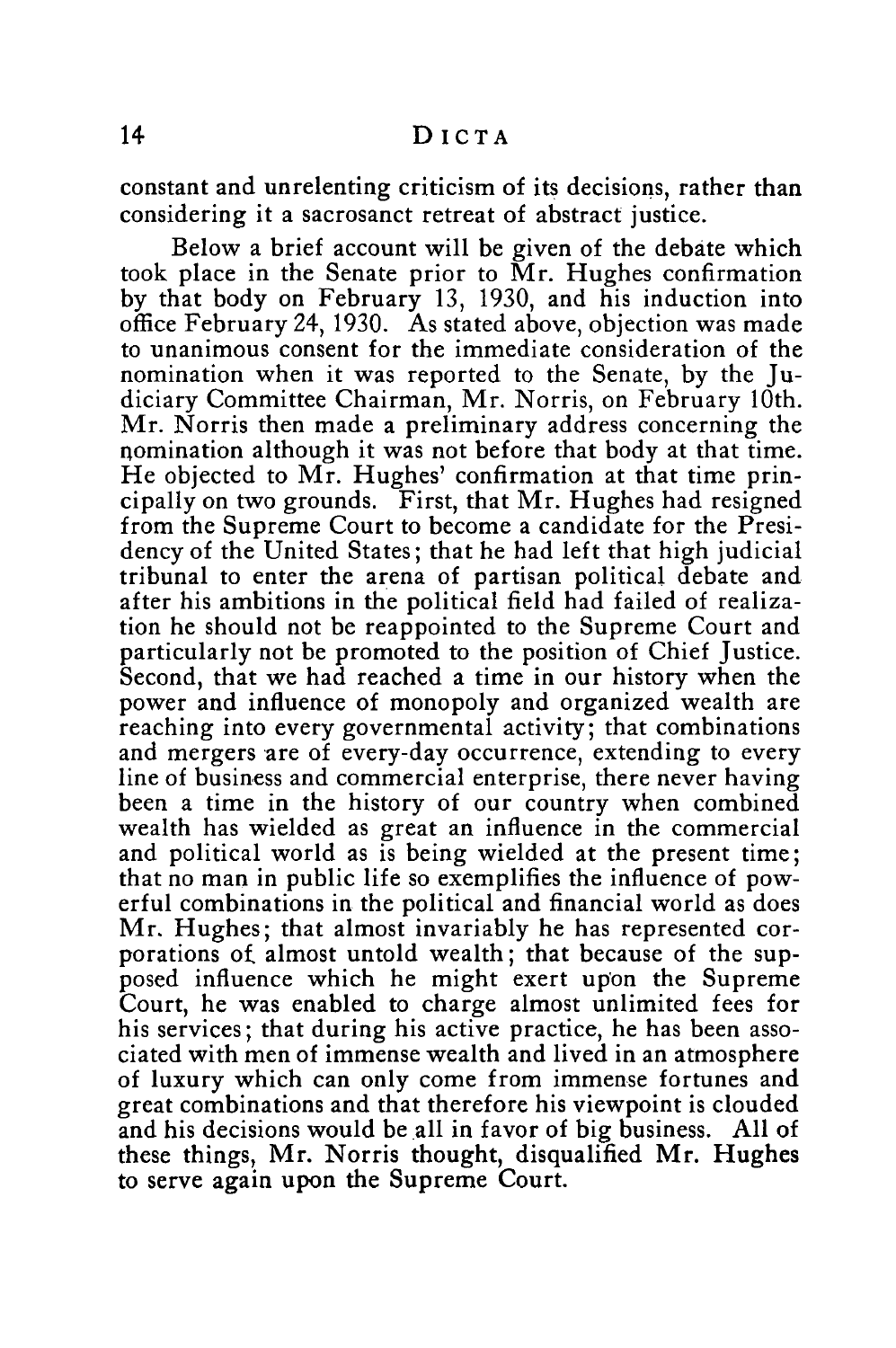On the following day, February 11th, the Tariff debate was interrupted to consider Mr. Hughes' nomination. Mr. Borah thereupon led the attack. His line of argument against Mr. Hughes' confirmation was that the Supreme Court is more and more engaged in the consideration of public utility valuation cases and rate cases; that in the Supreme Court there are two distinct legal and economic view points, represented on the one side **by** the majority of the court, and on the other, for the most part, **by** Justices Holmes, Brandeis and Stone. Mr. Borah conceded that Mr. Hughes is a man of high standing, one of the distinguished Americans of the day, a man of wide reputation and acknowledged ability. Without any reflection upon his integrity, he submitted that a Chief Justice should not be placed upon the Supreme Court who held the legal and economic views which Mr. Hughes holds, with respect to property rights as opposed to personal rights.

He raised the point that Mr. Hughes had appeared in the Newberry case, wherein Newberry, as candidate for the Senate from the State of Michigan, was charged in an indictment with the criminal offense of having violated the Federal Corrupt Practices Act, and was afterwards convicted. In that case Mr. Hughes contended before the Supreme Court that the Congress of the United States had no control, no power of the original sources of activity which would result in the selection of a Senator of the United States. His contention was that the Federal Government was without power to protest against corruption on the part of those who were seeking nomination at the hands of the people for a place in the Senate of the United States. Mr. Borah called the attention of the Senate to the fact that Mr. Hughes had served as attorney for the American Petroleum Institute; that he had appeared for the Interborough Company of New York in its effort to collect increased fares; that he had appeared for the Meat Packers in an attempt on their part to modify the decree which had been entered against them; that he had appeared for the American Jersey Pottery Company when it was charged with a violation of the Sherman Anti-Trust Law, and likewise for the American Malleable Castings Iron Company charged with violating the same law. Mr. Blease of South Carolina thereupon called the attention of the Senate to the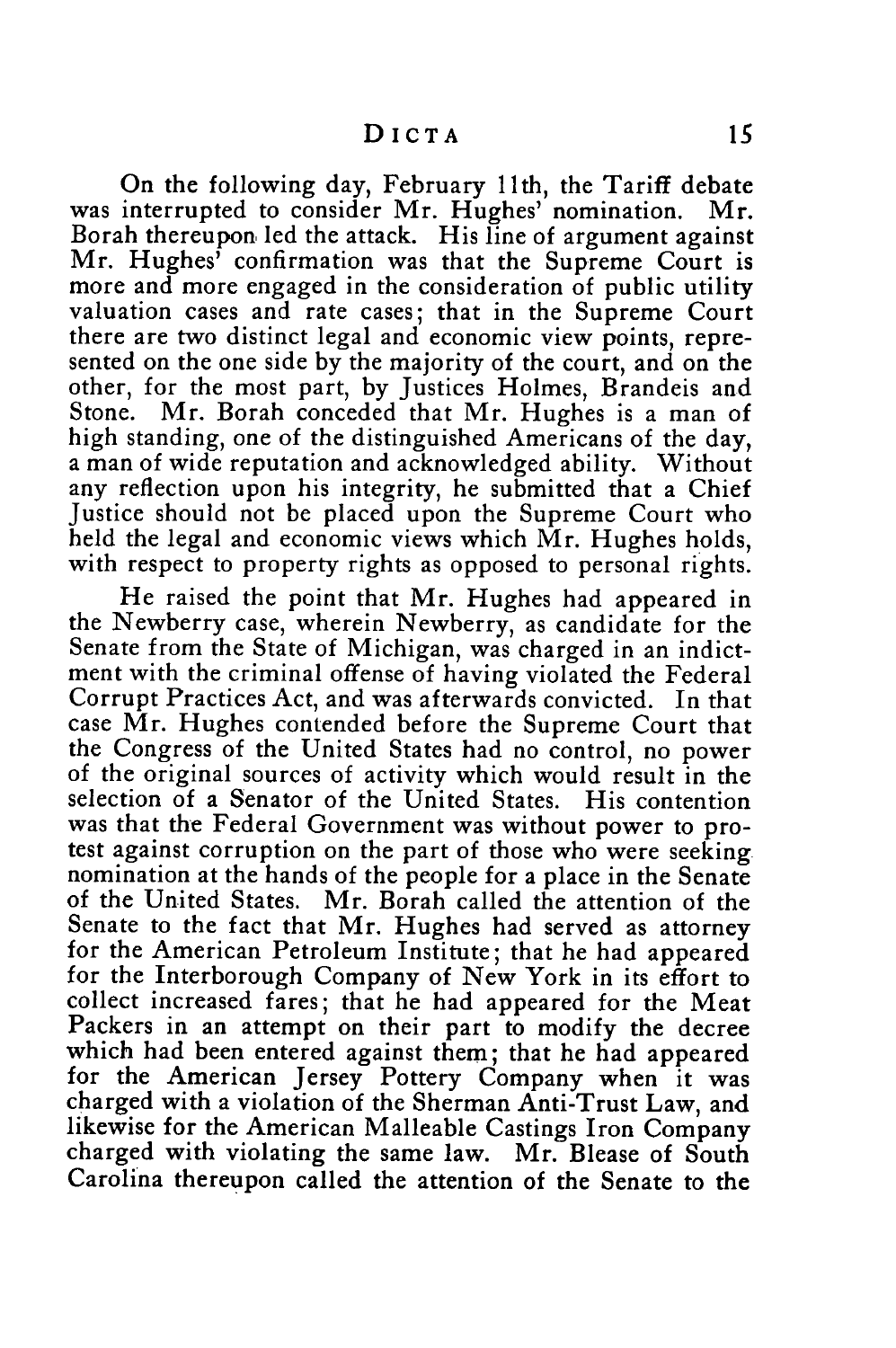fact that this is only the second time that a Justice of the Supreme Court, who had resigned, was appointed Chief Justice of the United States, but that in the previous case of Mr. Rutledge, after serving six months as such, his appointment was not confirmed.

Following this, Mr. Glass of Virginia, expressed his opposition to the confirmation of Mr. Hughes, first, upon his lack of sensibility, that is, that a person who had once served upon the Supreme Court and who had resigned to become a candidate for a political office should not again accept the appointment upon that court; and, second, because of the decision of the court in the famous *Shreveport* case, the opinion in which was written by Mr. Hughes. Mr. Glass felt that in the *Shreveport* decision every right that a state had possessed of control of intrastate traffic was literally stripped from it, and since that decision, the Interstate Commerce Commission has reached out time and time again and arrogated to itself necessary powers, in one instance at least which the Congress of the United States itself does not possess. In the progress of the debate which followed, Mr. Wagner and Mr. Copeland, Senators from New York and both Democrats, came to Mr. Hughes defense, as did Mr. Gillett, Republican of Massachusetts.

On February 12th and 13th, the debate on the confirmation of Mr. Hughes continued, led by Dill of Washington, Brookhart of Iowa, Wheeler of Montana, La Follette of Wisconsin, Nye of North Dakota, and again by Senator Norris and others. The principal defense of Mr. Hughes was made by Senator Glenn of Illinois who in a masterful characterization of Mr. Hughes as a lawyer, statesman and jurist, gave a justification of his legal and economic views. Randell of Louisiana and Shortridge of California also spoke in his defense. The opposition gained momentum as the fight progressed, but the proponents of Mr. Hughes had the necessary votes and were not greatly worried, remaining confident throughout the debate.

In addition to the points raised in opposition to Mr. Hughes, previously mentioned, the broad question of the right of the Supreme Court to declare acts of Congress unconstitutional was discussed as being a usurpation of power on the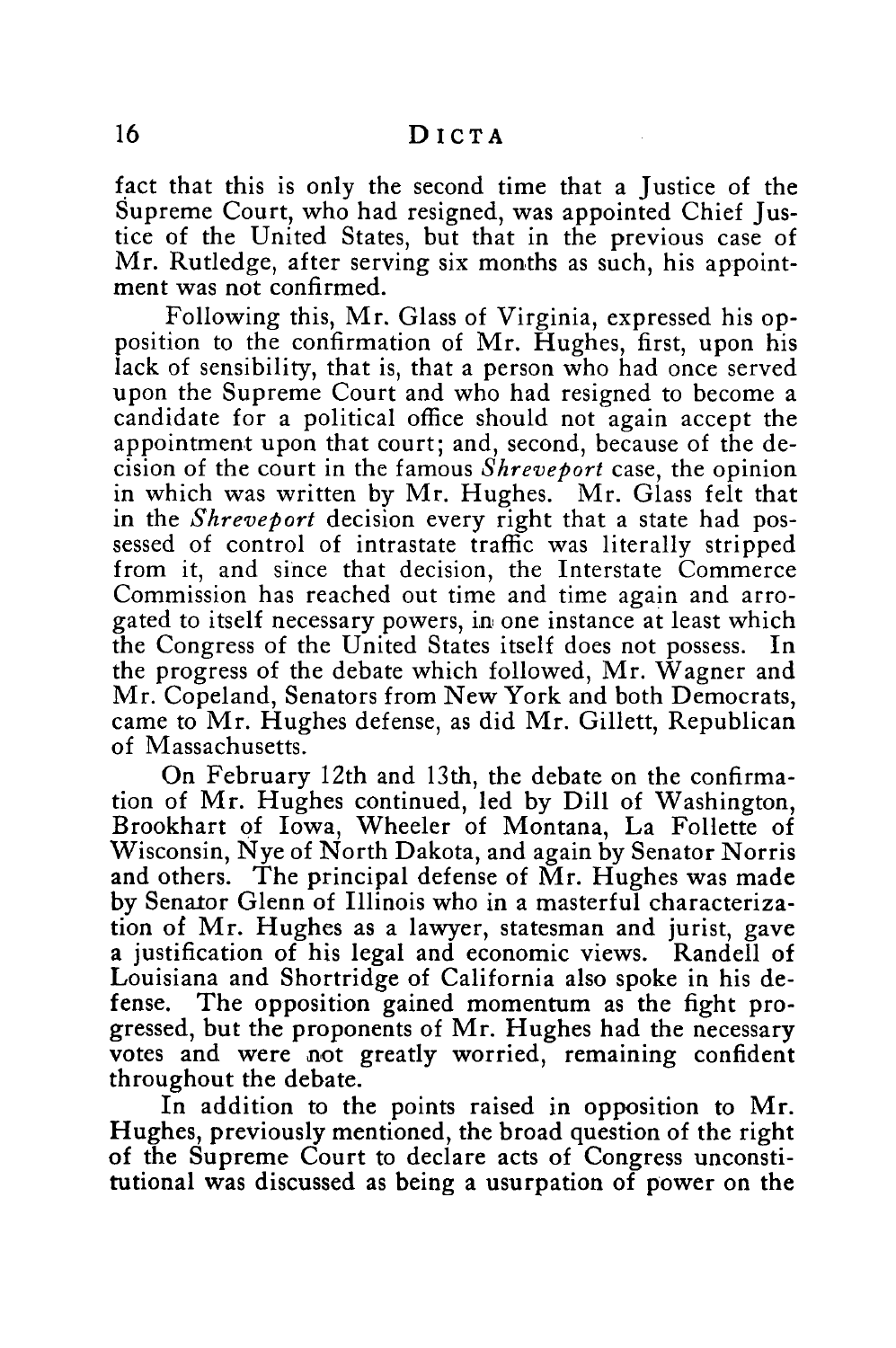part of the Court; Mr. Hughes' contention in the case of *Federal Radio Commission, v. General Electric Company,* 280 U. S. (preliminary print) 17A, that the great Radio Corporations of America had a vested right in perpetuity to channels of communication through the air because of priority of appropriation, was viewed with alarm; the decision of the Court in the *Baltimore Tramway Case* decided January *6,* 1930, deciding that, "It is a settled rule of this Court that the rate base is present value, and it would be wholly illogical not to adopt this for depreciation," was cited as the most extreme case in public utility valuation; and it was also urged that Mr. Hughes being the oldest man ever to be appointed to the Court was too old to accept the position.

The vote was taken late in the day on February 13th, resulting in 52 for confirmation and 26 against, with 18 not voting. Altogether, the debate was kept upon a fairly high plane. Mr. Hughes' whole public life was submitted to the closest scrutiny and criticism, but all conceded his high character, honesty and personal integrity. Yet as stated earlier in this article, it'served to focus the attention of the Nation on the attitude of some members of the Senate at least, toward the Supreme Court and to cause much editorial comment of the same general nature throughout the country.

In view of the interest aroused by the appointment of Mr. Hughes to the office of Chief Justice of the Supreme Court of the United States it may be opportune once more to review his life and character, his experience upon the Supreme Court, as Secretary of State and as a member of the World Court.

It is stated that one day when Mr. Hughes was Secretary of State a group of neophytes in the consular service filed into his-outer office to get a word of inspiration from their Chief, for the careers upon which they were about to embark. Mr. Hughes told them, "The man who succeeds in his work in any position where there are a great many burdens and demands is the man who can keep his head and intelligence, at the same time giving the impression of a man adequate to the exigency." This expression, "adequate to the exigency," very aptly characterizes Mr. Hughes himself. He has ever been "adequate to the exigency."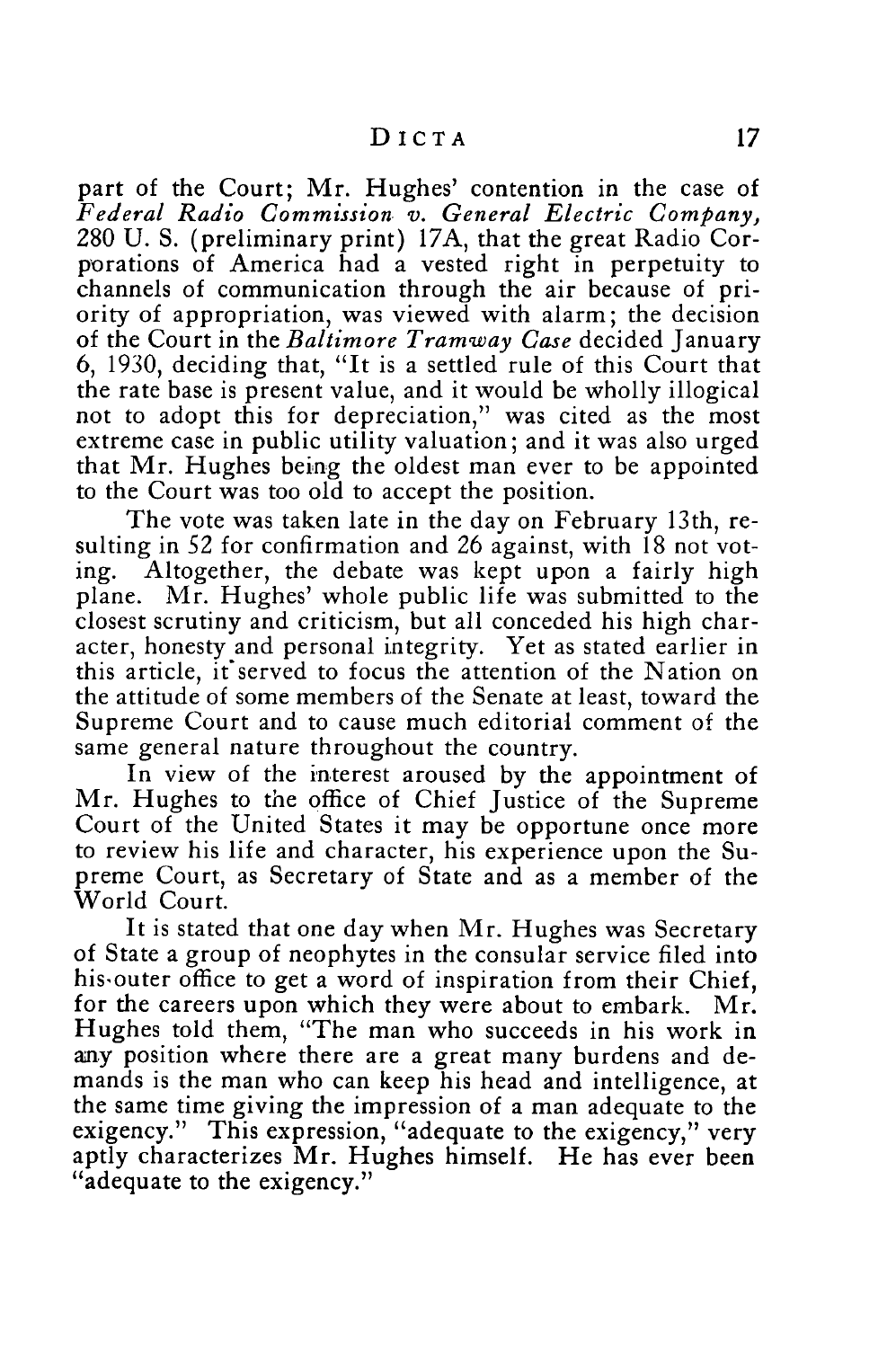What an amazing record we have in Mr. Hughes' career! At the age of 44 we find him Governor of the great State of New York, serving two terms; at the age of 48 he becomes Justice of the Supreme Court of the United States, serving with distinction for a period of six years; at *54,* he resigns from the Supreme Court to accept the Republican nomination for the Presidency, and after an ill-omened campaign marching to its extraordinary conclusion on the night when Mr. Hughes went to bed thinking himself President-elect, he awakes the next morning to find himself a private citizen; then follows a period of remunerative practice at the Bar, after which, at the age of *59,* he becomes Secretary of State of the United States; then he serves at the Washington Conference for the Limitation of Armaments, and at the Conference of the American Republics meeting at Havana last year; then follows a period of private practice interspersed with distinguished service and his duties as a Judge of the Permanent Court of International Justice at The Hague, and now, .at the age of 68, the Eleventh Chief Justice of the Supreme Court of the United States!

Charles Evans Hughes was born at Glen Falls, New York, April 11, 1862, the son of Reverend David Charles and Mary Catherine (Connelly) Hughes. His father was a Baptist minister, and the effects of the training which that implies may readily be seen in the life of the distinguished son. He entered Colgate university at the age of  $14$  and from 1876 to 1878 he attended there. He received his A.B. degree at Brown University in 1881, and the A.M. degree in 1884, from the same school. He went to New York in 1882 and began the study of law, in the office of General Stewart L. Woodford and at Columbia Law School, graduating in 1884 and being admitted to the Bar the same year. He won the Prize Fellowship at Columbia Law School and was a Fellow there from 1884 to 1887.

After his admission to the Bar, he became a clerk, from 1884 to 1891, in the office of Chamberlain, Carter & Hornblower of New York City, which was a notable corporation firm. It is said that more than 100 distinguished lawyers have served in that office. During 1891-93 he was Professor of Law at Cornell University and special lecturer at New York Uni-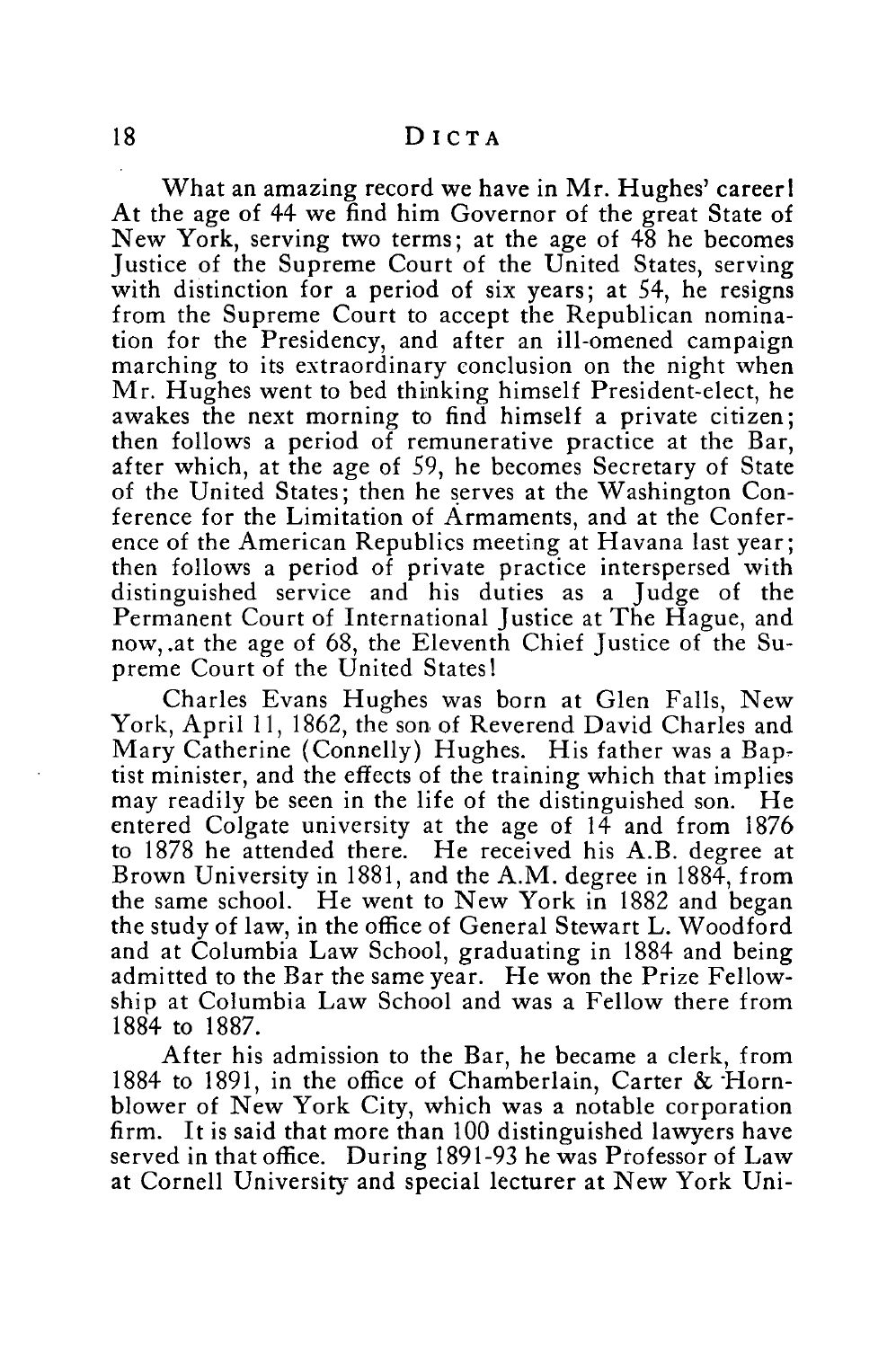versity Law School from 1893 to 1900. In 1888 he had married Antoinette Carter, the daughter of the senior member of the firm. Four children were born of this marriage and it is interesting to note that Charles Evans Hughes, Jr., became Solicitor-General of the United States, resigning that office upon the appointment of his father to the Supreme Court as Chief Justice.

Mr. Hughes' career then expanded rapidly. For the next ten years he applied himself diligently to a study of the history, philosophy and practice of the law. He was a precise, methodically-minded man, extremely careful with the proprieties, never disposed to break the conventions, studying the law and law systems as he found them. The firm was known as Carter, Hughes & Cravath from 1887 to 1891 and Carter, Hughes & Dwight from 1893 to 1904.

Until 1904, Mr. Hughes was perfecting himself in the knowledge of corporation and general law, serving on many important cases with such distinguished men as James Coolidge Carter and Joseph Hodges Choate, but up to that time he was comparatively unknown to the general public. He first attracted popular notice in his capacity as counsel for the Stevens Gas Commission, a legislative committee of New York state which was appointed to investigate the price of gas. The result of this committee's findings was the passage of the law fixing the rate for gas in New York City. Afterwards this law was long contested, but its constitutionality was finally upheld by the Supreme Court of the United States.

In 190S, the great insurance scandal broke and the New York Legislature appointed the Armstrong Insurance Commission, and Mr. Hughes, who was already becoming an authority on insurance law, was chosen as the Committee's Council. His admirable conduct of this case brought his name before the general public and brought him rapidly to the attention of the country, as he displayed uncommon skill and proficiency in unearthing certain parts of the vast system of insurance corruption through which the directors, brokers, promoters, syndicates of magnates and retainers, members of companies, lobbyists, and politicians enriched themselves at the expense of the policyholders. Point after point he patiently brought out as to the involved and concealed circum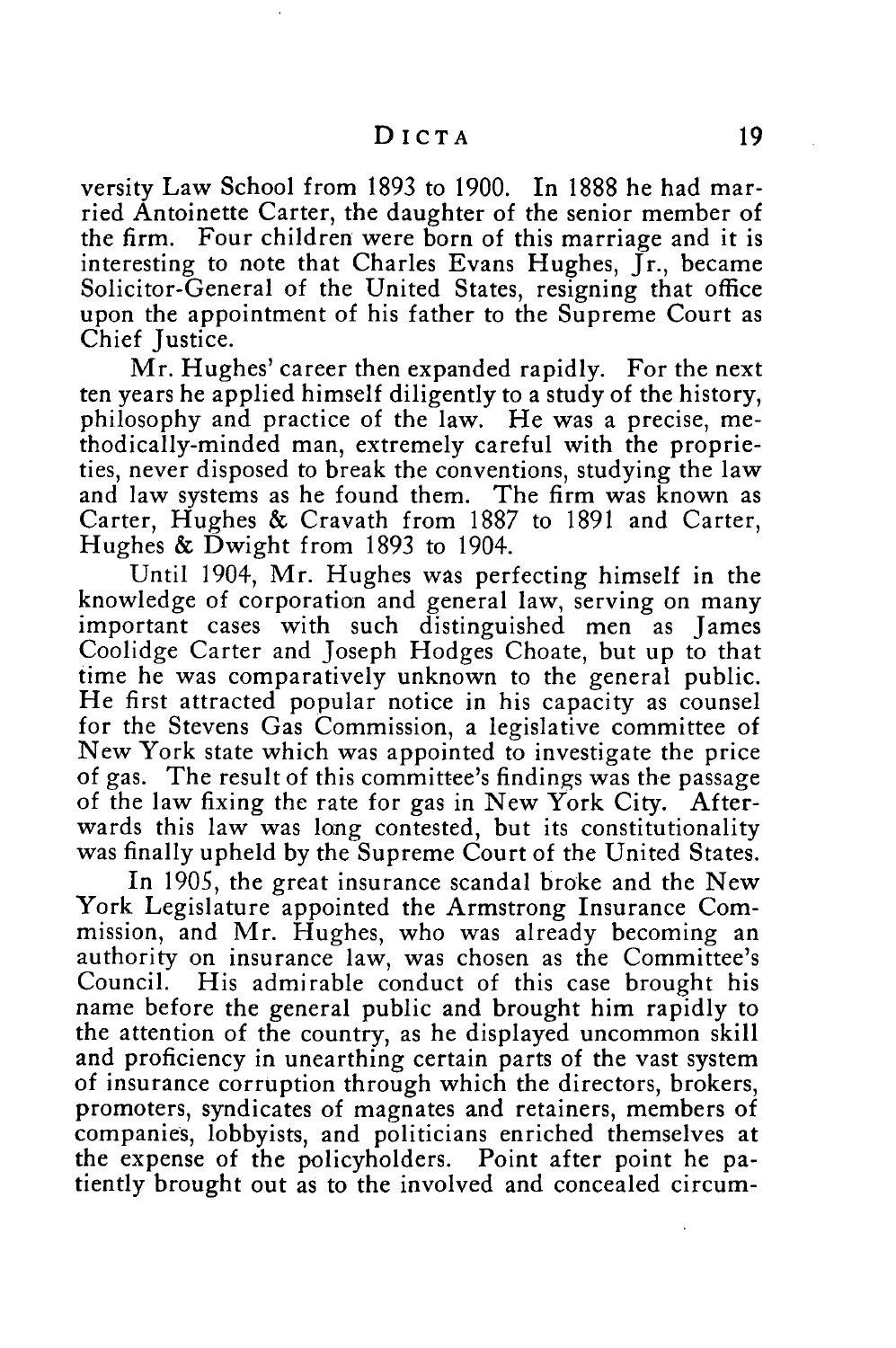stances of the long continued loot and corruption. Reputations of many men long acclaimed for their respectability were blasted, and others were ruined by these revelations. Mr. Hughes' masterful handling of the great array of facts and his splendid and fearless cross-examination of witnesses day after day was the marvel of the profession. For at least two months he subjected Thomas F. Ryan to the most merciless cross-examination.

In 1905 he declined the Republican nomination for the office of Mayor of New York City and in 1906 he served as special assistant to the Attorney-General of the United States in the coal investigation, but his handling of the insurance investigation had brought him before the public to the extent that he could not resist accepting the nomination for Governor of New York for the Republican party, and in 1906 was elected to the office, defeating his formidable opponent, William Randolph Hearst, and serving from January 1, 1907, to October 6, 1910.

The administration of Governor Hughes was an unceasing fight for reform. In his first message to the Legislature he recommended, among other things, a Public Service Commission law, extension of the Corrupt Practices Act, the Massachusetts ballot, direct primaries, laws for the protection of women and children in factories, pure food and election laws. The Public Service Commission Law was passed and the suggestions for labor laws were carried out but the remainder of the program was defeated. The Direct Primary Bill was defeated after a long struggle. The Governor carried the matter to the people in several public addresses and called an extraordinary session for a reconsideration of the bill but it was again defeated. Finally, in 1913 under the administration of Governor Glynn, the Short Ballot Act was passed. Race-track gambling was made unlawful in 1908. On the whole, the administration of Governor Hughes was impartial and progressive and won the approval of a majority of the people of the State and his national reputation was greatly enhanced.

In April, 1910, by a strange coincidence, William Howard Taft, then President of the United States and now Mr. Hughes' predecessor in the office of Chief Justice of the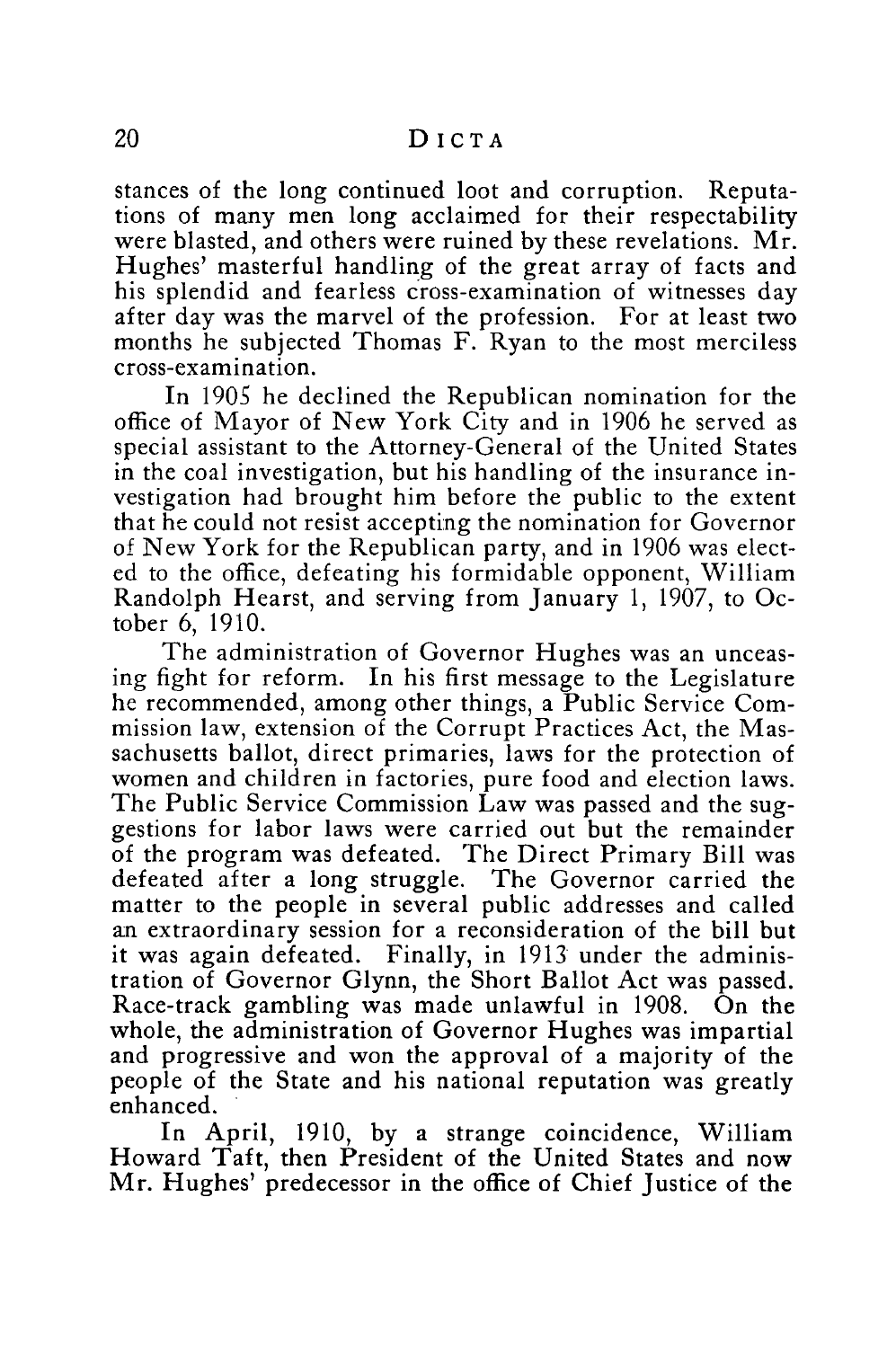United States Supreme Court, appointed Mr. Hughes as an Associate Justice of the Supreme Court. The Senate acted favorably on his appointment May 2, and on October 10, 1910, he took office. For a period of almost six years he served with distinction on the Supreme Bench—the nature and character of his decisions will be discussed later in this article.

In 1908 he was the choice of the majority of the NewYork delegation to the Republican National Convention but sufficient strength could not be obtained to secure his nomination. Mr. Hughes was suggested as nominee at the convention of the Republican Party in Chicago in 1912, but he refused to permit his name to be considered. After a personal interview with Justice Hughes at Lake Placid, New York, Rabbi Stephen S. Wise was quoted in the New York Tribune of June 21, 1912, in part as follows: "He would decline the nomination if tendered him. Why? The Supreme Court must not be dragged into politics. A Judge of the Supreme Court should not be available, though he be nominally eligible for elective office. The moment he assumes the judicial office he ceases to be a partisan and knows, or should know, no partisan obligation. The moment he accepts a party nomination, one or more things happen and happen explicably."

But three years later, having succeeded in staving off the nomination to the Presidency in 1912, if it may be expressed in that way, the urge came in 1916, to Justice Hughes to become a candidate for President, and in view of the situation as it then existed, he accepted the nomination and conducted a vigorous campaign. His defeat for that office by Woodrow Wilson, who received 277 electoral votes to Mr. Hughes' *254,* is a matter of history which does not need to be expanded upon here. It is interesting to note that in the Senate fight on Mr. Hughes' confirmation, his resignation from the Supreme Court to accept the nomination for the Presidency was one of the principal things urged by his opponents, and likewise the question as to the ethics of his practicing before the Supreme Court during the interim was used strongly against him. Was it right for Mr. Hughes to practice before the Supreme Court after his retirement as a member of it? Was it right for him to return and plead the cases of corporation clients before the body of men with whom he had become inti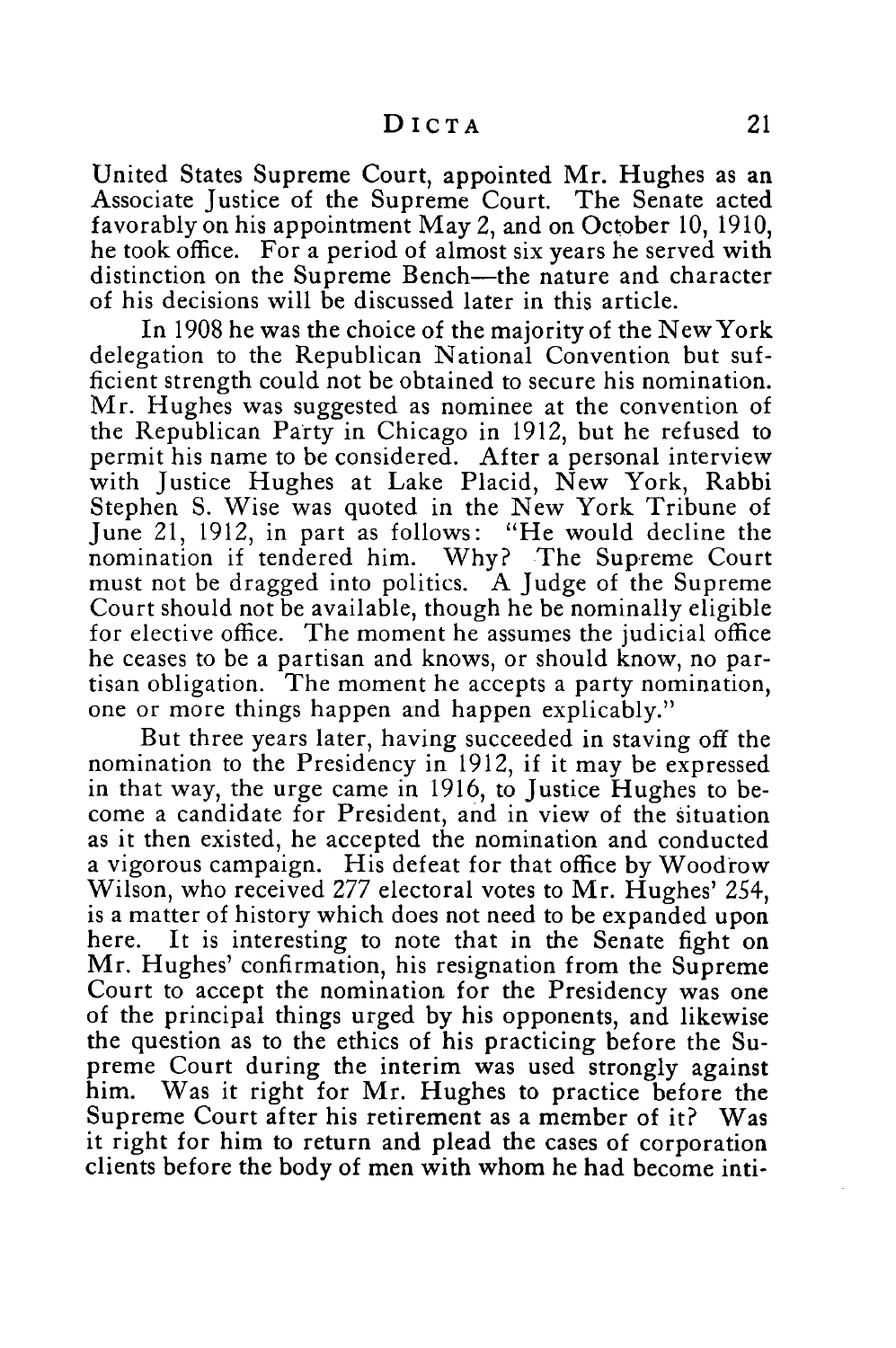mately associated during his membership upon the Court? The example of Chief Justice Taft himself was cited and it was stated that he had established such a standard and such a rule and precedent in ethics, when, upon his retirement from the Presidency, he announced that he would not practice his profession before the Supreme Court, because he had appointed a majority of the members of that body. Perhaps the cases are not at all alike, but still a doubtful point of ethics is raised in the comparison of the conduct of the two men, and it was so urged by Mr. Hughes' opponents during the confirmation debate. From 1917 to 1921, he was a member of the law firm of Hughes, Round, Schuman and Dwight in New York City and an immense quantity of important litigation was handled by that firm, the services of Mr. Hughes being greatly in demand in those cases requiring argument before the Supreme Court.

From 1921 to 1925, he served as Secretary of State under President Harding and President Coolidge. His predecessor in office, Colby, liked to be clever, whereas Hughes liked to be clear. He had a program, and he knew that with the Senate still bitter over Wilson and the League of Nations, he could not hope to put this program through without public support. This support he obtained through the newspapers. He talked to the country daily, taking the people into his confidence as far as he could. The editor of "Mirrors of Washington" said of him, "He makes foreign relations hold front pages with the Stillman Divorce Case." Secretary Hughes seemed to be a wizard in the handling of the press during the time of the Washington Arms Conference. As Secretary of State he set his goal at the largest practical measure of international cooperation. He preached the doctrine of enlightened selfinterest. The interests of the United States after the war demanded that she abandon her policy of aloofness. His admirable-handling of the International Conference on the Limitations of Armaments, as its chairman, his persistent advocacy of our entry into the World Court, his subsequent service on that Court and his work in the interest of Pan-American friendship were notable contributions to the cause of peace and good will, and will place him as one of our greatest Secretaries of State. He emerged from the Conference on the Limitation of Armaments in 1921 a world figure.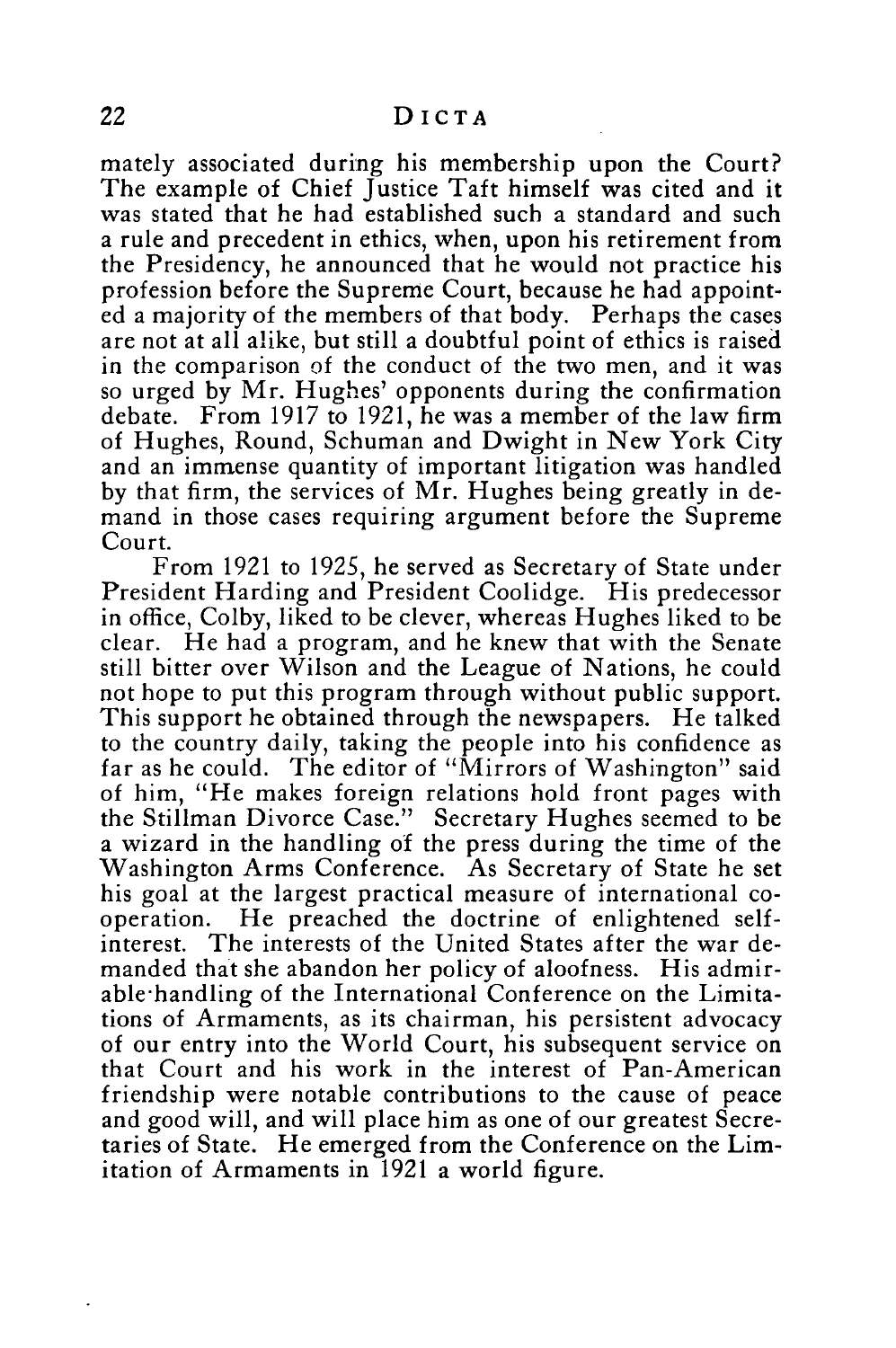He represented the United States as Commissioner Plenipotentiary at the Sixth International Conference of American States at the City of Havana in February, 1928. Later in collaboration with Secretary Kellogg, he served at the memorable Conference on Conciliation and Arbitration at Washington, which resulted in the General Treaty of Inter-American Arbitration and the General Convention of Inter-American Conciliation, both of which were signed by the Plenipotentiaries of 20 American nations. His competent labors, his scholarship, diplomacy and statesmanship were of the highest and rarest kind and did much to aid in the highly successful outcome of these conferences. The result of the negotiations of Mr. Hughes and Mr. Kellogg may be ultimately known in history as the Pax-Americana. His admirable conduct of the office during so critical a period in our history will unquestionably cause him to be ranked as one of the greatest among our many distinguished Secretaries of State.

On May 1, 1929, he sailed from New York as Judge of the Permanent Court of International Justice, commonly referred to as the World Court. Tributes were paid to him by many leading Americans in such terms as "No worthier representative could be chosen," "A great lawyer, a great statesman, a strong personality is called to a great opportunity," "The beginning of a new and enlarged opportunity for distinguished service" and "No better selection could have been made." Prior to this, on January 25, 1929, the Bronx County Bar Association had tendered Mr. Hughes a banquet at which the Hon. William D. Guthrie, reviewed in most eloquent terms, the life and service of the new appointee. That address is to be found in the "American Bar Association Journal" for May, 1929.

Now, with his appointment as Chief Justice of the United States, an office which is second only to that of the Presidency, Mr. Hughes enters a new period of service. It is a long way from the days of the insurance investigation when he was spoken of as "an example of the good man in politics", from his other years as a teacher of Greek and Latin in the Delaware Academy at Delhi, N. Y., and a plodding professor of law at Cornell and New York Universities, and the busy days of his active practice at the bar. Mr. Hughes' career has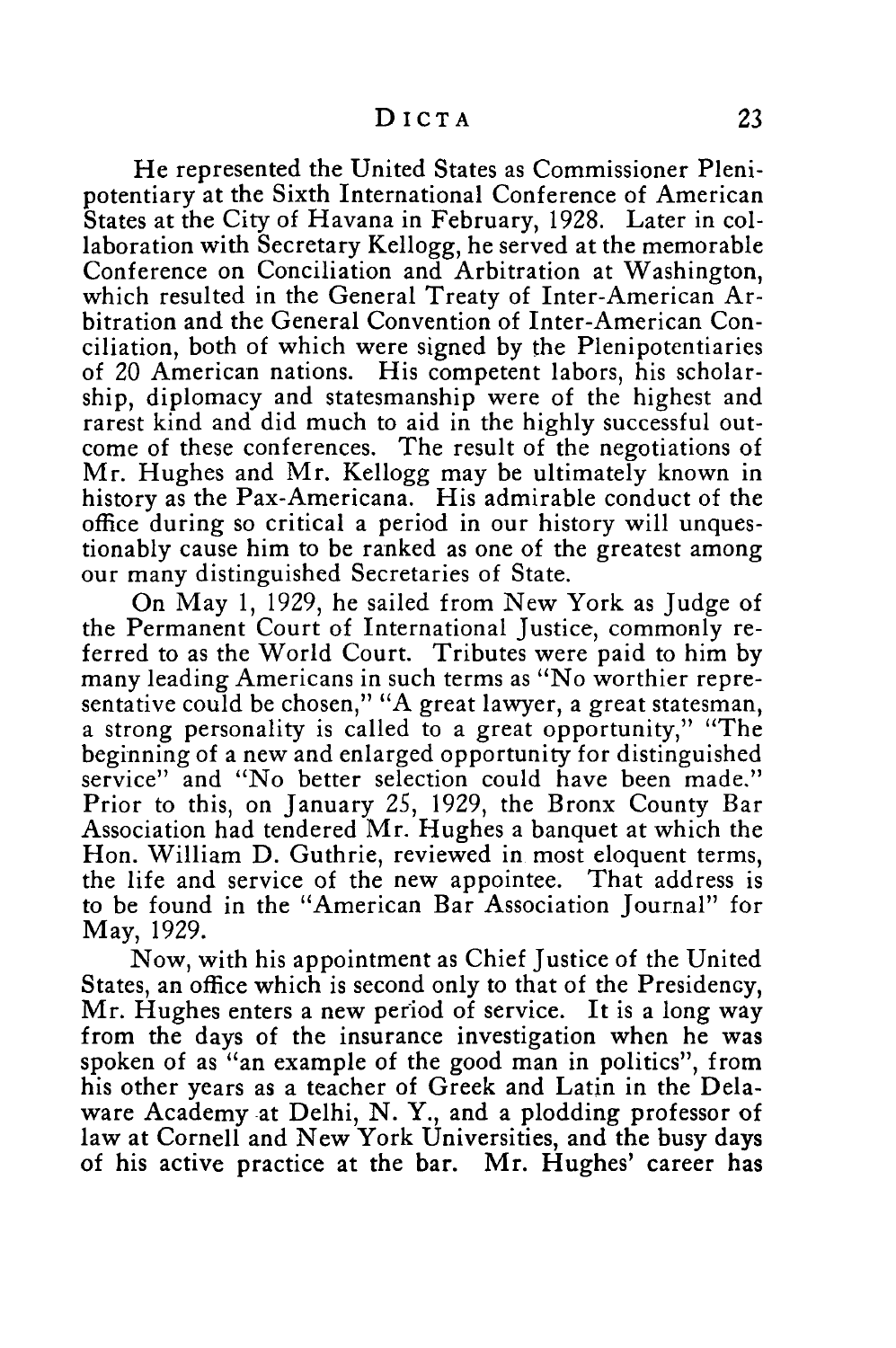been dramatic in the extreme. For more than *25* years he has been in the spotlight, always "adequate to the exigency."

As a lawyer, he represents quite a contrast with the type of advocate represented by William Pinkney and Rufus Choate or the constitutional lawyer of the type of Webster, Clay and Calhoun. He is the modern type of business lawyer, clear, cool, logical, mathematical, capable of digesting immense quantities of business details, analyzing business policies and presenting them clearly to the courts. If Elihu Root represents one of the first of the modern corporation type of lawyers, capable of acting as Counsellor to business executives in great combinations and merger movements, Mr. Hughes is of the same type and perhaps even a more advanced type; yet, withal, a man of broad viewpoint, with more of a flair for public service, and of undertaking searching investigations and involved matters of litigation which bring to the forefront his amazing analytical ability. Both in the interval between his resignation from the Supreme Court and his taking office as Secretary of State and from the time he left that position until this present appointment, the character of his practice has been largely that of representing large business, insurance and public utility corporations. From 1925 until his appointment to the Supreme Court, he appeared in *54* cases before that body. The list of these cases was released for publication by Senator Norris on February 8th, and presents a formidable array of important cases decided or to be decided by the Supreme Court.

If we should like to know what manner of Chief Justice he will make, it would be well to examine his previous record on the Court. When Mr. Hughes went on the Supreme Court in 1910 he was without any previous judicial experience. During the six years he served on that "more than Amphictyonic Council," as William Pinkney long ago designated the Supreme Court in his argument in the *Neriede Case,* he wrote 150 opinions, including a half dozen dissenting opinions. Altogether he dissented 23 times. The task of the Supreme Court during these latter years has been rather to clarify principles and to apply them to intricate problems of modern life than to interpret the Constitution along broad lines. For the most part, the Supreme Court in the last generation has been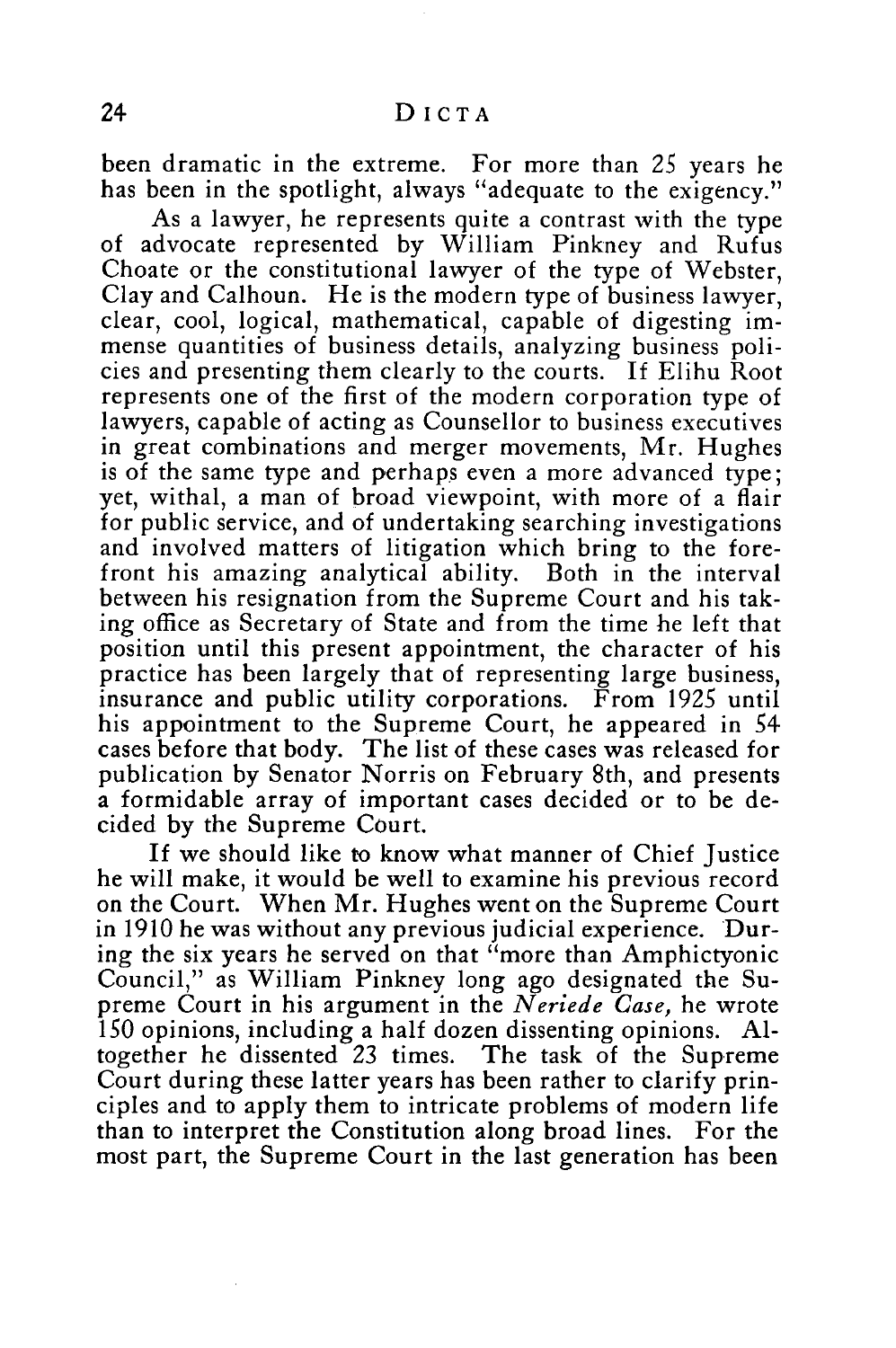developing the due process clause as found in the 14th and 15th amendments to the Constitution and the Commerce Clause, since, for the most part, the other clauses of the Constitution had previously been interpreted. We think of Marshall as having the most decisive weight in the interpretation of the constitution, yet we are astonished by the fact that his great constitutional opinions number only 42. It is quite probable that the decisions rendered by Mr. Hughes during the six years on the Supreme Court were of far more importance than those of Marshall. In 16 *Columbia Law Review,* 565 (1916), Arthur M. Allen gives an illuminating discussion of "The Opinions of Mr. Justice Hughes."

It is there pointed out that Justice Hughes' miscellaneous legal opinions cover questions of admiralty, the rights of Indians, domestic relations, the jurisdiction of the courts, questions of practice and evidence, trusts and restraints of trade, construction of statutes, trade-marks, copyrights, the customs laws, riparian rights, patents, wills, bankruptcy, Pure Food laws, the relation of master and servant and a variety of other subjects. In many of these decisions most important property and personal rights were involved.

It is also pointed out there that his constitutional opinions cover a wide range comprising the interpretation of the 13th Amendment in *Bailey v. Alabama* (1911) 219 U. S. 219; questions relating to the validity of state statutes fixing the liability of the railroads as employers as in *Chicago, Burlington & Quincy Railroad v. McGuire* (1911) 219 U. S. 549; the question of the right of the courts to compel the production of documents in criminal cases in *Wilson v. United States* ('1911) 221 U. S. 361; questions involving the Interstate Commerce Commission in *Baltimore & Ohio Railroad v. The Interstate Commerce Commission,* (1911) 221 U. S. 612; the validity of an eight hour law for women in *Miller v. Wilson (1915)* 236 U. S. 373; and double jeopardy in the case of *Graham v. West Virginia* (1912) 224 U. **S.** 616.

Justice Hughes' greatest contributions to American constitutional law were made in a number of important cases involving the relative powers of the states and the Federal Government over intrastate commerce, and the questions relating to the rights of the states to regulate rates imposed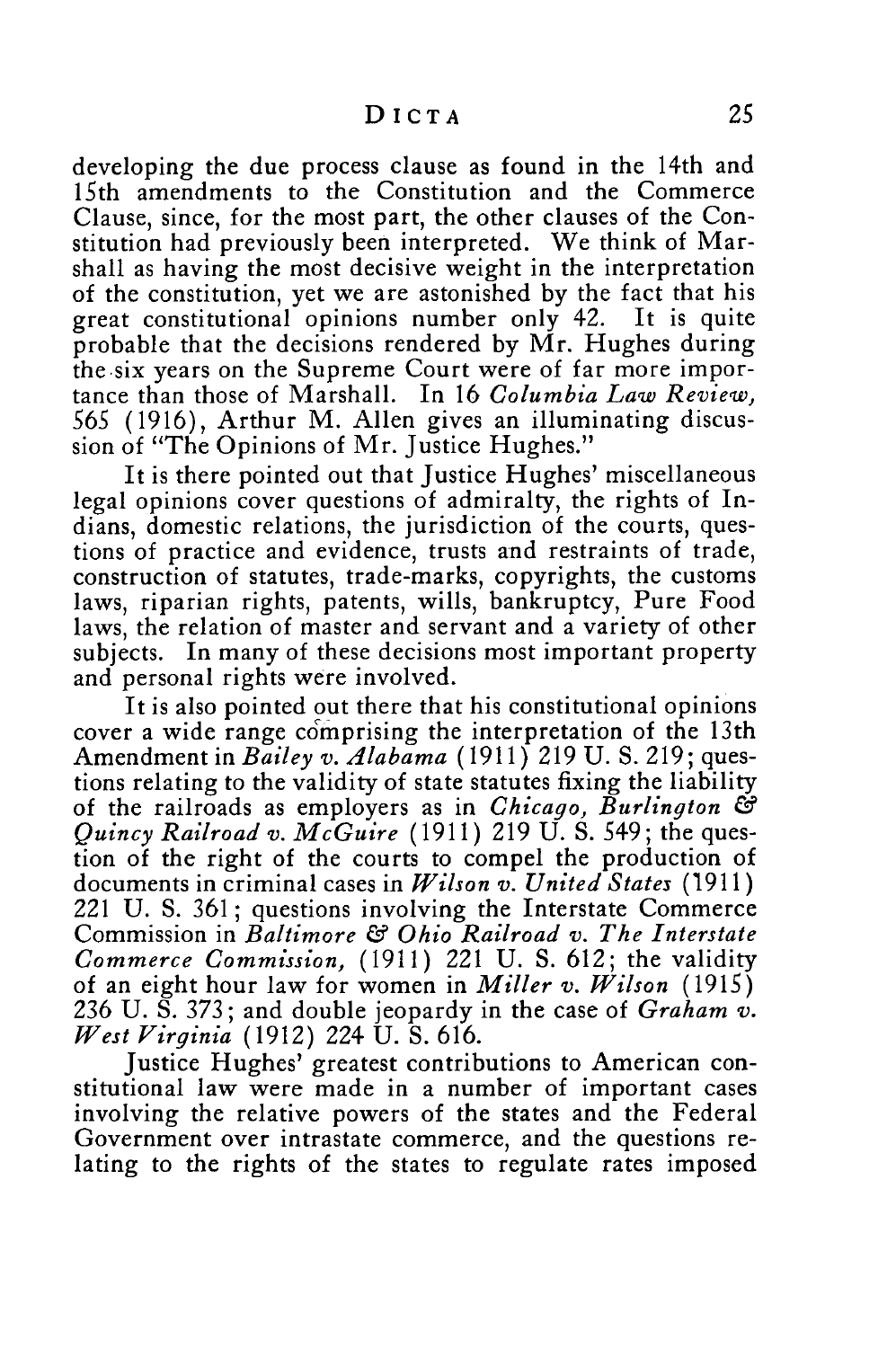by public service corporations. The most important of these cases are the *Minnesota Rate Cases* (1913) 320 U. S. 352; *Houston & Texas Railroad v. United States* (1914) 234 U. S. 342 and *Northern Pacific Railway v. North Dakota (1915)* 236 U. S. *585,* which virtually took away from the state commissions the right to regulate intrastate rates.

The opinions of Justice Hughes failed to disclose any expressions of his own personal economic views or any feeling that the constitution itself needs to be sacredly guarded against the encroachments of modern civilization. They show a close concentration upon the facts of the particular case, an entire suppression of personality, the lack of rhetorical devices of any kind and in their way are models of judicial expression. None of them shows anything but a purely impersonal and impartial discussion of the principles involved in the instant case, yet in the Senate the fear was repeatedly expressed that his personal bias, his personal economic and social views and his bias toward his clients would influence his interpretation of the Constitution. It clearly appears from his opinions that on the great questions affecting labor he was at no time reactionary, but that he viewed such problems with a broad and sane sympathy and it must be remembered that he represented a labor union in the *Coronado Case,* after leaving the Court. Upon the trust question he has been in favor of the "rule of reason", while in public utility valuation cases he has been the leading advocate of the doctrine of the fixing of rates on present values, that is, cost of reproduction, and thus in line with the views of the majority of the Court, but necessarily opposed to those of Justice Brandeis and Justice Holmes. His decisions in these two fields will be watched with the greatest interest.

His scholarly attainments are best represented by his discussion of the foundations, methods and achievements of the United States Supreme Court published in 1928 as the *"Supreme Court of the United States,"* a series of lectures which he delivered at Columbia University in 1927. This book discusses the foundations of the Supreme Court, gives a description of the Court at work, its organization and methods, and its achievements in cementing the union. A very interesting phase of the book is his discussion of liberty, property and social justice as interpreted by the Supreme Court. It is most